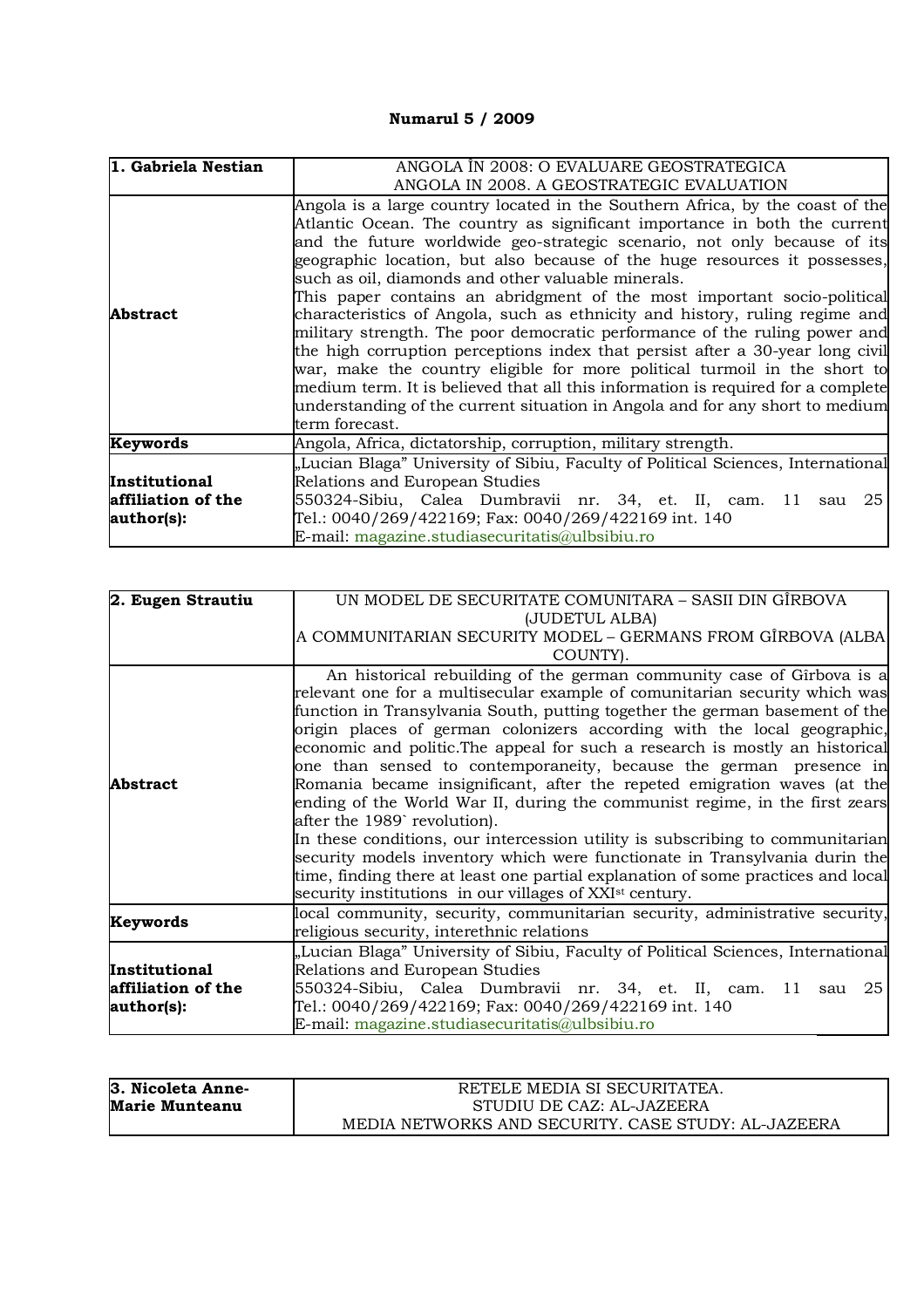|                    | Since mass-media became a real vector in international relations, a              |
|--------------------|----------------------------------------------------------------------------------|
|                    | vector recognized and seen as an important one, its consequences over the        |
|                    | security fields has started to concern a lor of researchers. Media impact over   |
|                    | the public opinion represents an element which comes into the pictures in        |
|                    | analysing every security dimension.                                              |
| <b>Abstract</b>    | Because of this influence, which, in our opinion is in progress, is important to |
|                    | have an assembly image of the important media networks with a great impact       |
|                    | over the security field; also is important to insist on the way this way of      |
|                    | communication is recepted by international medium. We insisted on Al             |
|                    | Jazeera, because is an important element in our study because of its global      |
|                    | influence, but also because of its specific way to be recepted by public         |
|                    | opinion.                                                                         |
| <b>Keywords</b>    | Al Jazeera, media, audience, television, broadcast                               |
|                    | "Lucian Blaga" University of Sibiu, Faculty of Political Sciences, International |
| Institutional      | Relations and European Studies                                                   |
| affiliation of the | 550324-Sibiu, Calea Dumbravii nr. 34, et. II, cam. 11 sau 25                     |
| author(s):         | Tel.: 0040/269/422169; Fax: 0040/269/422169 int. 140                             |
|                    | E-mail: magazine.studiasecuritatis@ulbsibiu.ro                                   |

| 4. Adela Dita (Nistor)                         | TERORISMUL ISLAMIC.                                                            |
|------------------------------------------------|--------------------------------------------------------------------------------|
|                                                | FENOMEN DE FEED-BACK AL GLOBALIZARII                                           |
|                                                | ISLAMIC TERRORISM. FEED-BACK PHENOMENON OF GLOBALIZATION                       |
|                                                | The political international stage reprezents an extrem dynamic setting         |
|                                                | where the instant events heritage, those on long term, the feed-back actions   |
|                                                | establish elements which are up for debate in a complex way.                   |
|                                                | Ending of Cold War and terroristic attempt of $11th$ of September 2001 are, in |
| Abstract                                       | semblance, two historical independent events; the esence, however, is          |
|                                                | completly different. Those two events can receive valences of historical       |
|                                                | gauges and interface character.                                                |
|                                                | Its bearing had a great impact over the political international stage,         |
|                                                | bringing into existence the premises of a nwe global order and, in the same    |
|                                                | time, placing the modern world in front of a new challenge.                    |
| Keywords                                       | Islam, terorism, globalization.                                                |
| Institutional affiliation<br>of the author(s): | "Lucian Blaga" University of Sibiu, Faculty of Political<br>Sciences.          |
|                                                | International Relations and European Studies                                   |
|                                                | 550324-Sibiu, Calea Dumbravii nr. 34, et. II, cam. 11 sau 25                   |
|                                                | Tel.: 0040/269/422169; Fax: 0040/269/422169 int. 140                           |
|                                                | E-mail: magazine.studiasecuritatis@ulbsibiu.ro                                 |

| 5. Dan Solescu  | TRANSFORMAREA ORGANIZATIILOR INTERNATIONALE DE SECURITATE                                                                                                                                                                                                                                                                                                                                                               |
|-----------------|-------------------------------------------------------------------------------------------------------------------------------------------------------------------------------------------------------------------------------------------------------------------------------------------------------------------------------------------------------------------------------------------------------------------------|
|                 | SI IMPLICAREA LOR ÎN RELATIILE INTERNATIONALE ÎN CONTEXTUL NOII                                                                                                                                                                                                                                                                                                                                                         |
|                 | ORDINI MONDIALE                                                                                                                                                                                                                                                                                                                                                                                                         |
|                 | TRANSFORMATION OF INTERNATIONAL SECURITY ORGANIZATION AND                                                                                                                                                                                                                                                                                                                                                               |
|                 | ITS IMPLICATION IN INTERNATIONAL RELATIONS IN NEW WORLD                                                                                                                                                                                                                                                                                                                                                                 |
|                 | <b>OORDER CONTEXT</b>                                                                                                                                                                                                                                                                                                                                                                                                   |
| <b>Abstract</b> | The profound changes which occurred at a world scale from 1990's, on<br>multiple fields - political and security, economic and social, humanitarian $\overline{\phantom{a}}$<br>with often contradictory dynamics and with profound readjustements in the<br>international balance of forces, bind international security institutions to<br>adapt to current security environment, which is fluid and complex. Both UN |
|                 | and other security organisations, NATO, OSCE and EU, must be ambitious<br>and oriented to reform if they want to keep up with time and to help build a<br>more stable world.                                                                                                                                                                                                                                            |
| Keywords        | O.N.U., N.A.T.O, O.S.C.E., U.E.                                                                                                                                                                                                                                                                                                                                                                                         |
|                 | <b>Institutional affiliation</b> Whicolae Balcescu" Land Forces Academy                                                                                                                                                                                                                                                                                                                                                 |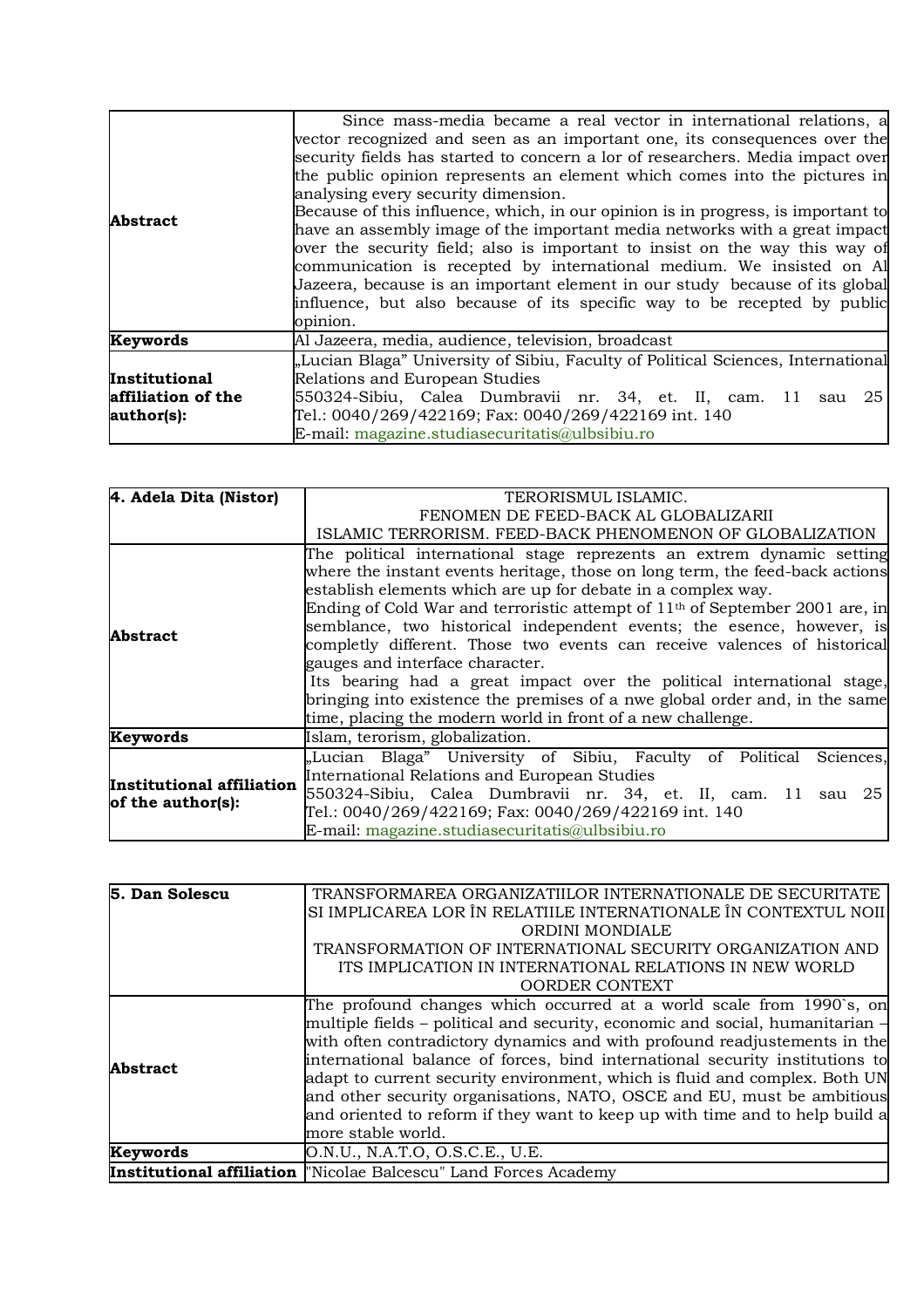| of the author(s): | str. Revolutiei nr. 3-5, Sibiu, RO, 550170 |
|-------------------|--------------------------------------------|
|                   | Tel: +40-269-432990                        |
|                   | Fax: +40-269-215554                        |
|                   | Email: office@armyacademy.ro               |

| 6. Letitia Matarea | POLITICA EXTERNA A GERMANIEI ÎN PERIOADA POST-REUNIFICARE<br>FOREIGN POLICY OF GERMANY IN POST-REUNIFICATION PERIOD                                                                                                                                                                                                                                                                                                                                                                                                                                                                                                                                                                                                                                                                                                                        |
|--------------------|--------------------------------------------------------------------------------------------------------------------------------------------------------------------------------------------------------------------------------------------------------------------------------------------------------------------------------------------------------------------------------------------------------------------------------------------------------------------------------------------------------------------------------------------------------------------------------------------------------------------------------------------------------------------------------------------------------------------------------------------------------------------------------------------------------------------------------------------|
| <b>Abstract</b>    | The main characteristics of foreign politic promoted by Germany in elder<br>unification period, as well in the follower period of this event, accenting on<br>the period when chancellor Helmut Kohl holded the rein, are still exiguously<br>reviewed in speciality literature.<br>Under his governance, Germany assumed, gradually, the responsabilities<br>released as reunited state and entire sovereign in european and global<br>politic, allied the democratic West. The unity chancellor, because this is the<br>way Helmut Kohl was so-called, stood faithful to the guiding idea of Konrad<br>Adenauer: the national unity and the european unity are two faces of the<br>same coin. Its engagement in european construction is recognized<br>sometimes even through distinction of "spiritus rector" of the european<br>unity. |
| Keywords           | foreign policy, national security, european security, partenership                                                                                                                                                                                                                                                                                                                                                                                                                                                                                                                                                                                                                                                                                                                                                                         |
| of the author(s):  | <b>Institutional affiliation</b> Ludwig Maximillian University, Frankfurt am Main, Germany.<br>E-mail: magazine.studiasecuritatis@ulbsibiu.ro                                                                                                                                                                                                                                                                                                                                                                                                                                                                                                                                                                                                                                                                                              |

| 7. Pavel Morar                                 | N.K.V.D. ÎN TIMPUL SI DUPA CAMPANIA MILITARA DIN POLONIA (1939)<br>N.K.V.D. COMPONENTS DURING AND AFTER THE MILITARY CAMPAIGN<br>OF POLAND (1939)                                                                                                                                                                                                                                                                                                                                                                                                                                                                                                                                                                                                                                                                                                                                                                                             |
|------------------------------------------------|-----------------------------------------------------------------------------------------------------------------------------------------------------------------------------------------------------------------------------------------------------------------------------------------------------------------------------------------------------------------------------------------------------------------------------------------------------------------------------------------------------------------------------------------------------------------------------------------------------------------------------------------------------------------------------------------------------------------------------------------------------------------------------------------------------------------------------------------------------------------------------------------------------------------------------------------------|
| <b>Abstract</b>                                | The Molotov-Ribbentrop Pact, signed on August 23, 1939, decided the fate<br>of Poland, Finland, Romania and Baltic States. Poland was the first victim of<br>the Soviet – German collusion and was abolished at the beginning of<br>October 1939. The Soviet N.K.V.D. played a very important role in this<br>action as well as in the further consolidation of the Soviet regime. Being<br>represented by Ukrainian and Belarus N.K.V.D. in the conquered territory,<br>it had a lot of hard work to do in order to suppress the "anti-revolutionary<br>elements" – the military, the policemen, the officials, the political activists<br>etc., was murdered and their families had been deported in Kazakhstan for<br>ten years.<br>The Soviet repression from territories which was annexed in 1939-1940,<br>began in Poland and continued, using the same scenario, in Bessarabia,<br>Northern Bukovina, Estonia, Latvia, and Lithuania. |
| Keywords                                       | Poland, Soviet Union, N.K.V.D., repression, deportation.                                                                                                                                                                                                                                                                                                                                                                                                                                                                                                                                                                                                                                                                                                                                                                                                                                                                                      |
| Institutional affiliation<br>of the author(s): | "Lucian Blaga" University of Sibiu, Faculty of Political<br>Sciences,<br>International Relations and European Studies<br>550324-Sibiu, Calea Dumbravii nr. 34, et. II, cam. 11 sau 25<br>Tel.: 0040/269/422169; Fax: 0040/269/422169 int. 140<br>E-mail: magazine.studiasecuritatis@ulbsibiu.ro                                                                                                                                                                                                                                                                                                                                                                                                                                                                                                                                                                                                                                               |

| 8. Alina Calinoiu | GENUL ÎN POLITICA IDENTITARA FEMINISTA                                  |
|-------------------|-------------------------------------------------------------------------|
|                   | GENDER IN IDENTITARIAN FEMINIST POLITICY                                |
| <b>Abstract</b>   | The feminism history $-$ as political militant form and/or academical   |
|                   | paradigm – wasn't and isn't an unambiguous development field and of the |
|                   | meanings fulled shared by all the partisans.                            |
|                   | On the contrary, it was figurabled as an debates and issues debatable   |
|                   | above the colour, ethnic, order and regional borders, regarding the     |
|                   | distinctions between men and women, and betwen women only, but also     |